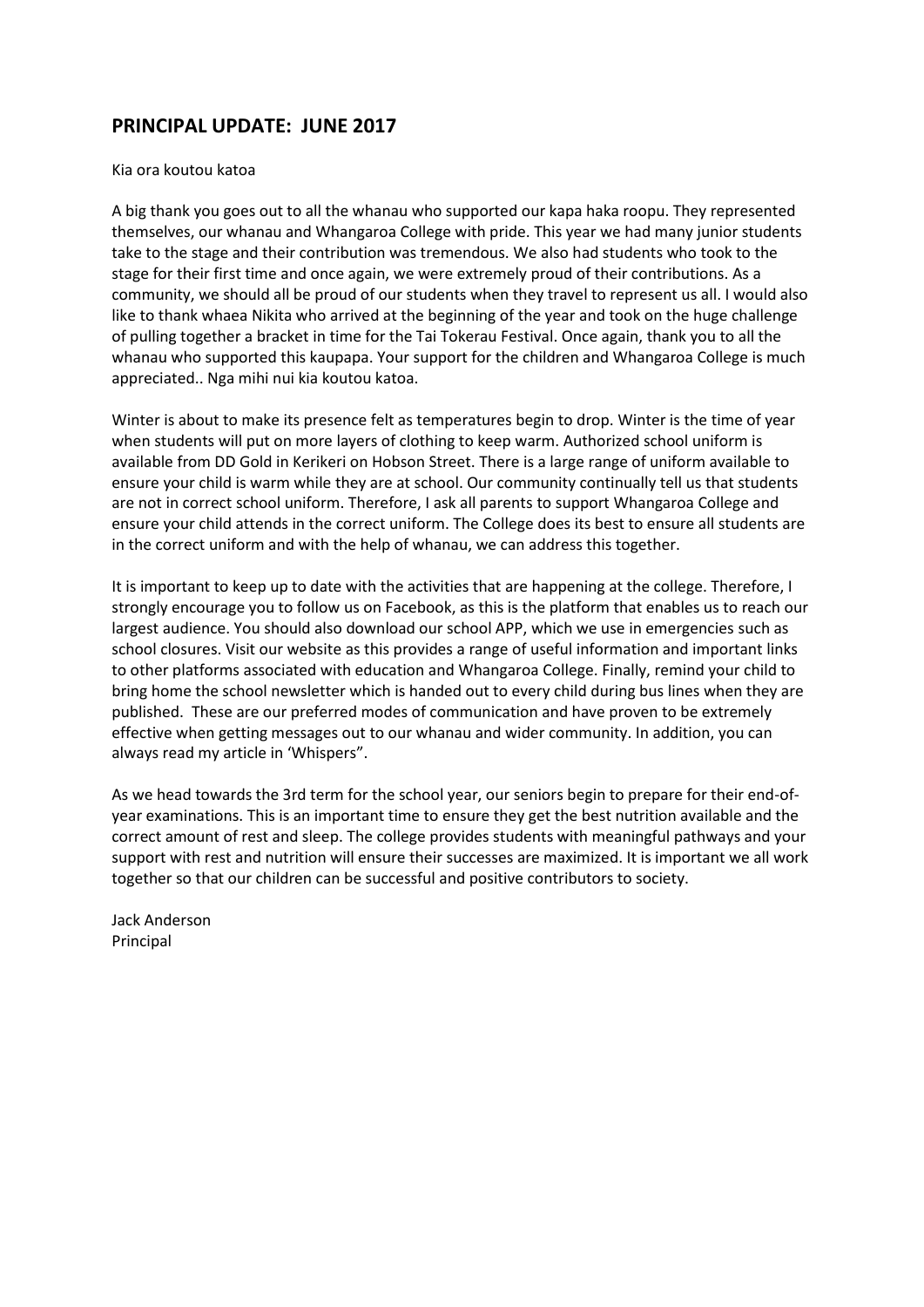## **PRINCIPAL UPDATE: APRIL 2017**

Another term has passed us by and a lot has been achieved as we continue to celebrate success on many fronts. This year we saw the biggest group of students to date represent Whangaroa College at the regional Athletics Day with 24 students attending. Our podium placings were Ashlee Wilmott who came first in the senior girls' 400 m race and placed third in the senior girls' 200 m. Donald Morgan placed third in the senior boys' 400 m. Te Kauri Parkinson placed first in the junior boys' javelin.

A group of Year 11 students participated in the BP Challenge at Springbank School. The three schools participating this year were Springbank School, Kerikeri High School, and Whangaroa College. Students applied their entrepreneurial skills where they thought about a business idea and constructed a business plan and marketing strategy. Overall, there were nine teams with approximately six to seven students in each. Georgia Mills from Whangaroa College won the award for the Best CEO of the challenge. She was part of a team called 'Pure energy' who conceptualised a 'lite proof case' that used solar energy to charge mobile phones. We also had several other students who picked up awards at the BP challenge. These accomplishments prove that our students are able to compete and succeed with some of the best in the Mid Far North.

Our involvement in The Innovation Programme Northland has seen 33 Microsoft industry certifications awarded to 11 students in the first term of 2017. Our access to world-class digital technology provides our students with an advantage over others when they head off into an everincreasing digital world. Our students have really embraced The Innovation Programme Northland and we envisage it extending into other areas of our curriculum.

Our kapa haka roopu are very excited to represent Whangaroa College at the Tai Tokerau Festival this year. They have been practicing hard and the support from our whanau has been outstanding. I always encourage and welcome whanau to come into our school and support when and wherever they can.

Behind all our student achievements sits a dedicated staff who have a passion to support our students to reach their goals. They work extremely hard and it is a pleasure to be part of an exceptionally positive and professional team.

We are very proud of all our students who continue to represent the school with pride at many events; please join with me in congratulating them.

Jack Anderson Principal